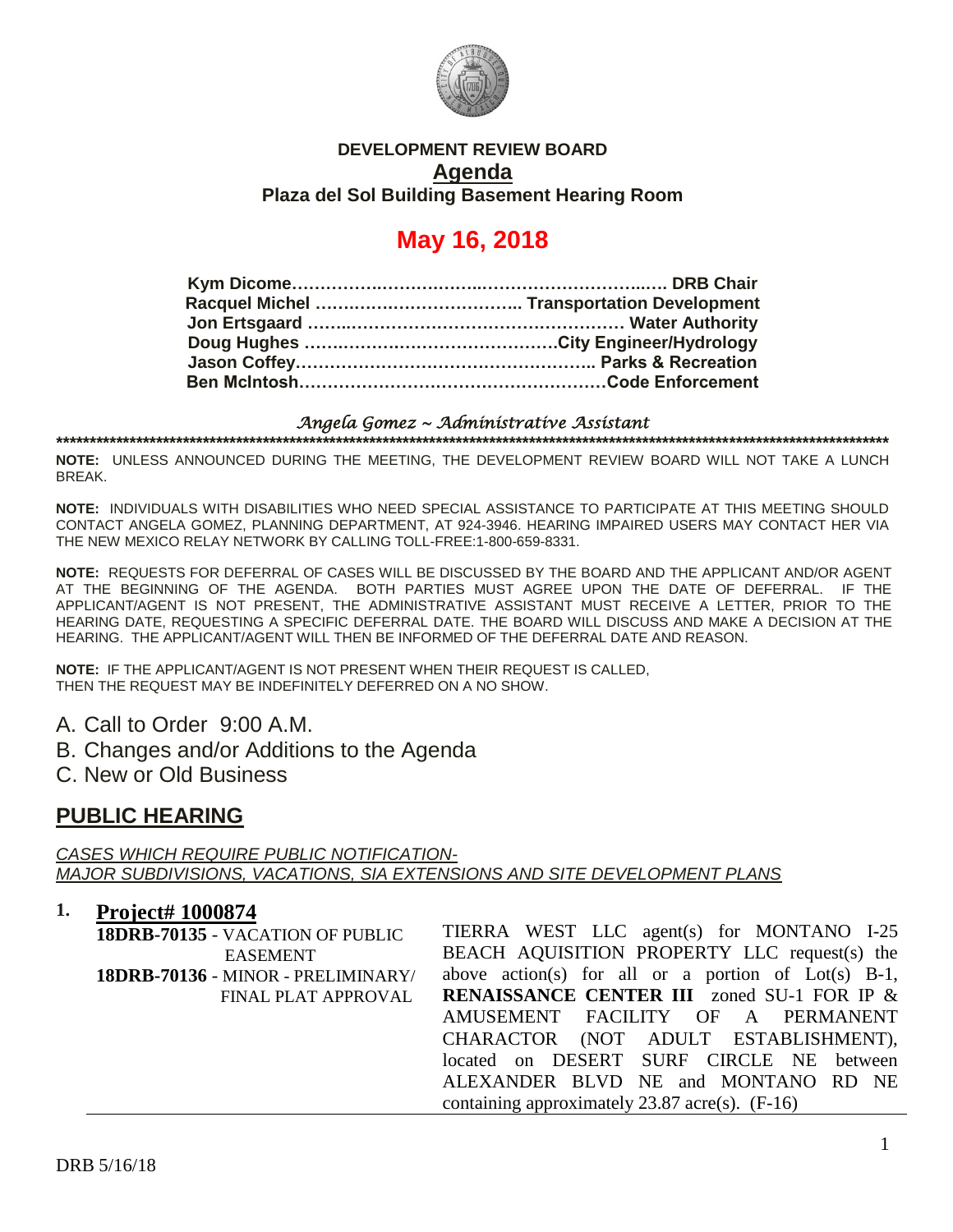# **2. Project# 1010693**

| 18DRB-70129 - VACATION OF PUBLIC  |
|-----------------------------------|
| <b>EASEMENT</b>                   |
| 18DRB-70130 - SIDEWALK WAIVER     |
| 18DRB-70131 - TEMP. DEFERRAL of   |
| SIDEWALK CONST                    |
| 18DRB-70132 - VACATION OF PRIVATE |
| <b>EASEMENT</b>                   |
| 18DRB-70133 - PRELIMINARY PLAT    |
| APPROVAL                          |
| 18DRB-70134 - SITE DEVELOPMENT    |
| PLAN FOR BUILDING PERMIT          |

BOHANNAN HUSTON INC agent(s) for GAMMA DEVELOPMENT, LLC request(s) the above action(s) for all or a portion of Tract(s) 3B-3 of **TRACT 3B-1, 3B-2 & 3B-3 A SUBD OF TRACT 3B LANDS OF IHS ACQUISITION #120 INC.** zoned SU-2/LMDR, located on HORIZON BLVD NE between BALLOON MUSEUM DR NE and ALAMEDA BLVD NE containing approximately 7.76 acre(s). (B-17)

| 3. | Project# 1011598<br>18DRB-70137 - VACATION OF PUBLIC<br>RIGHT-OF-WAY<br>18DRB-70138 - SIDEWALK VARIANCE<br>18DRB-70139 - SUBDIVISION DESIGN<br><b>VARIANCE FROM MINIMUM DPM</b><br><b>STANDARDS</b><br>18DRB-70140 - MINOR - PRELIMINARY/<br>FINAL PLAT APPROVAL | BOB KEERAN request(s) the above action(s) for all or a<br>portion of Lot(s) 17 & 18, Block(s) 4, Tract(s) 3, Unit(s) 3,<br>zoned RD/5DUA, located on VENTURA ST NE between<br>SIGNAL AVE NE and ALAMEDA BLVD NE containing<br>approximately 2 acre(s). $(C-20)$                                                                                                |
|----|------------------------------------------------------------------------------------------------------------------------------------------------------------------------------------------------------------------------------------------------------------------|----------------------------------------------------------------------------------------------------------------------------------------------------------------------------------------------------------------------------------------------------------------------------------------------------------------------------------------------------------------|
| 4. | Project# 1003445<br>18DRB-70061 MAJOR - SITE PLAN for<br><b>BUILDING PERMIT</b>                                                                                                                                                                                  | MULLEN HELLER ARCHITECTURE agent(s) for<br>HIGHBURY PROPERTIES, LLC request(s) the above<br>$action(s)$ for all or a portion of $Tract(s) G$ , <b>FOUNTAIN</b><br>HILLS PLAZA SUBD zoned SU-1 FOR PDA TO<br>INCLUDE C-3 USES, located on 4011 PASEO DEL<br>NORTE NW containing approximately $.95$ acre(s). (C-12)<br>[Deferred from 3/14/18, 4/25/18, 5/9/18] |
| 5. | Project# 1006697<br><b>18DRB-70103 MAJOR - SITE</b><br>DEVELOPMENT PLAN FOR<br><b>BUILDING PERMIT</b>                                                                                                                                                            | CHRIS WAGGONER request(s) the above action(s) for all<br>or a portion of Tract(s) D-1A1-B, LOOP INDUSTRIAL<br><b>DISTRICT, zoned SU-2 M-1/C, located on WILSHIRE</b><br>AVE NE west of SAN MATEO BLVD NE and east of<br>JEFFERSON ST NE containing approximately 1 acre(s).<br>$(C-17)$ [Deferred from 4/18/18, 5/9/18]                                        |
| 6. | Project# 1010675<br>18DRB-70120 MAJOR - SDP FOR<br><b>BUILDING PERMIT</b>                                                                                                                                                                                        | TIERRA WEST LLC agent(s) for CAMEL ROCK<br>DEVELOPMENT LLC request(s) the above action(s) for all<br>or a portion of Lot(s)1-5, PASEO MARTKETPLACE,<br>zoned SU-2 C-1/RC, located on PASEO DEL NORTE NE<br>and SAN PEDRO DR NE containing approximately 4.07<br>$\text{acre}(s)$ . (D-18) [Deferred from 5/2/18]                                               |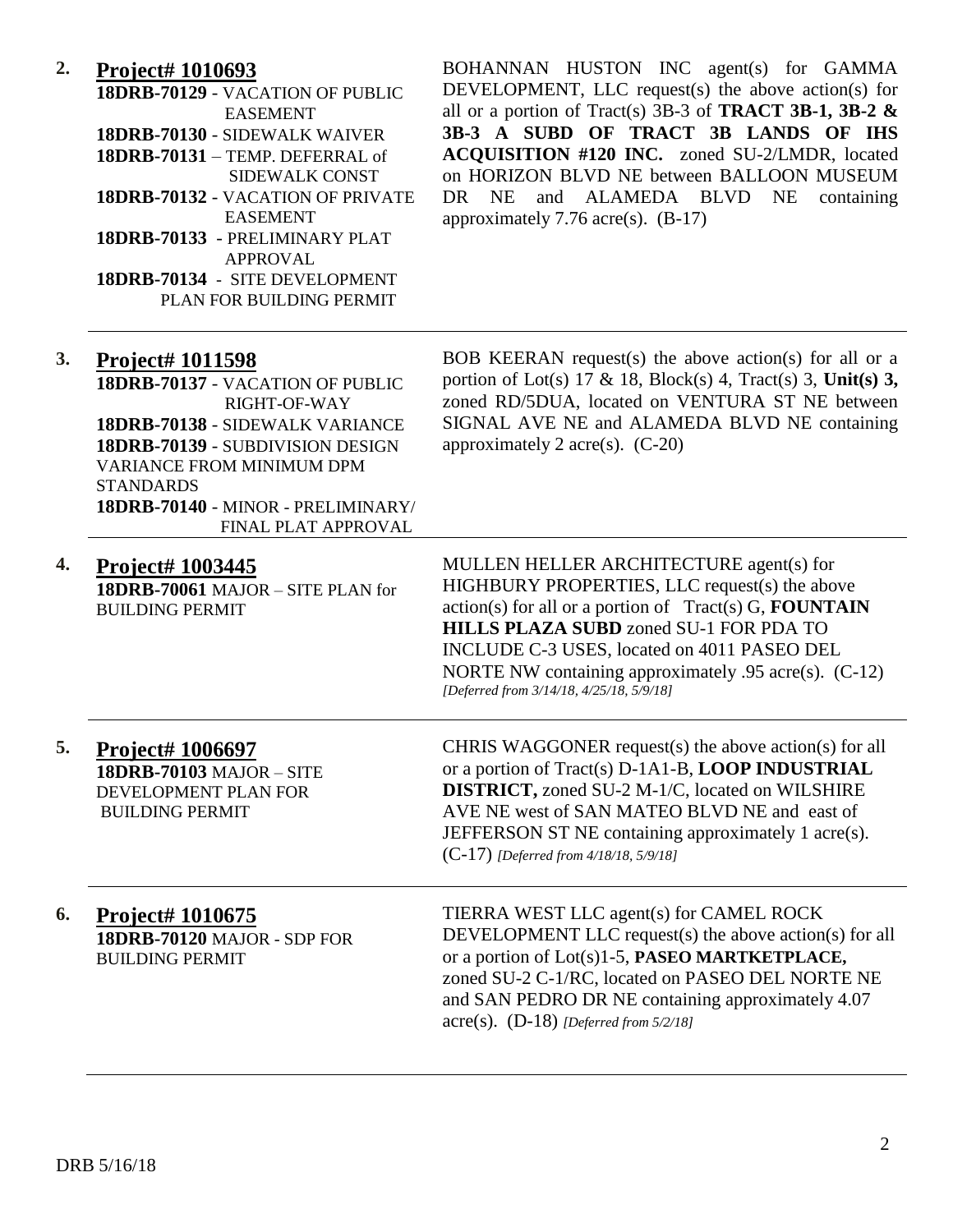# **7. Project# 1011527**

**18DRB-70106** VACATION OF PUBLIC EASEMENT **18DRB-70107** SIDEWALK WAIVER **18DRB-70108** SUBDN DESIGN VARIANCE FROM MIN DPM STDS **18DRB-70109** MINOR - TEMP DEFERRAL OF SIDEWALK CONSTRUCTION **18DRB-70110** MAJOR - SITE DEVELOPMENT PLAN FOR BUILDING PERMIT **18DRB-70111** MAJOR - PRELIMINARY PLAT APPROVAL

BOHANNAN HUSTON INC agent(s) for PULTE GROUP request(s) the above action(s) for all or a portion of  $Lot(s)$  7-10 AND 23-26, Tract(s) A, **NORTH ALBUQUERQUE ACRES Unit(s) B,** zoned SU-2/IP/NC, located on north of SIGNAL AVE NE and south of ALAMEDA between SAN PEDRO DR NE and LOUISIANA BLVD NE containing approximately 6.7 acre(s). (C-18) *[Deferred from 4/18/18, 5/2/18]*

# **MINOR CASES**

#### *SITE DEVELOPMENT PLANS (EPC FINAL SIGN-OFF) AMENDED PLANS AND MASTER DEVELOPMENT PLANS (CITY COUNCIL FINAL SIGN-OFF)*

| 8. | <b>Project# 1008585</b><br>18DRB-70113 EPC APPROVED SDP FOR<br><b>BUILD PERMIT</b><br>$(18EPC-40004)$ | TIERRA WEST LLC agent(s) for UTILITY TRAILER<br>SALES, INC request(s) the above action(s) for all or a<br>portion of Tract(s) 3, AVALON SUBDIVISION, zoned<br>SU-1 for IP Uses & C-2 Permissive Uses with Exceptions,<br>located on the NE corner of DAYTONA RD NW and 90 <sup>th</sup><br>ST NW, south of I-40, containing approximately 5.6 acre(s).                                                                                                 |
|----|-------------------------------------------------------------------------------------------------------|--------------------------------------------------------------------------------------------------------------------------------------------------------------------------------------------------------------------------------------------------------------------------------------------------------------------------------------------------------------------------------------------------------------------------------------------------------|
| 9. | <b>Project# 1008830</b><br>18DRB-70118 AMENDED SITE<br>DEVELOPMENT PLAN<br>$(11EPC-40073)$            | $(J-9)$ [deferred from 4/11/18, 4/25/18, 5/2/18, 5/9/18]<br>THE GROUP agent(s) for NAZISH LLC request(s) the<br>above action(s) for all or a portion of $Tract(s)$ 3E, <b>TOWN</b><br>OF ATRISCO GRANT Unit(s) A, zoned SU-1 for C-2<br>Uses and Campground, excluding Package Liquor Sales,<br>located on VOLCANO RD NW between 98TH NW ST and<br>102ND ST NW containing approximately 5.8 acre(s). (K-8)<br>[deferred from 4/11/18. 4/18/18, 5/2/18] |

#### *MINOR PLATS, FINAL (MAJOR) PLATS, AMENDED PLATS AND PLANS*

| 10. Project# 1011608<br>18DRB-70154 MINOR - PRELIMINARY/<br>FINAL PLAT APPROVAL | ALPHA PRO SURVEYING LLC agent(s) for BRADLEY<br>AND LISA JUSTICE request(s) the above action(s) for all<br>or a portion of Lot(s) 6-A & 7-A, Block(s) 9, VOLCANO<br><b>CLIFFS SBD</b> Unit(s) 18, zoned SU-2/VCLL, located on<br>AGUILA ST NW between PAPAGUYO RD NW and<br>PETIRRIJO NW containing approximately 1.42 acre(s).<br>$(D-10)$ |
|---------------------------------------------------------------------------------|---------------------------------------------------------------------------------------------------------------------------------------------------------------------------------------------------------------------------------------------------------------------------------------------------------------------------------------------|
|                                                                                 |                                                                                                                                                                                                                                                                                                                                             |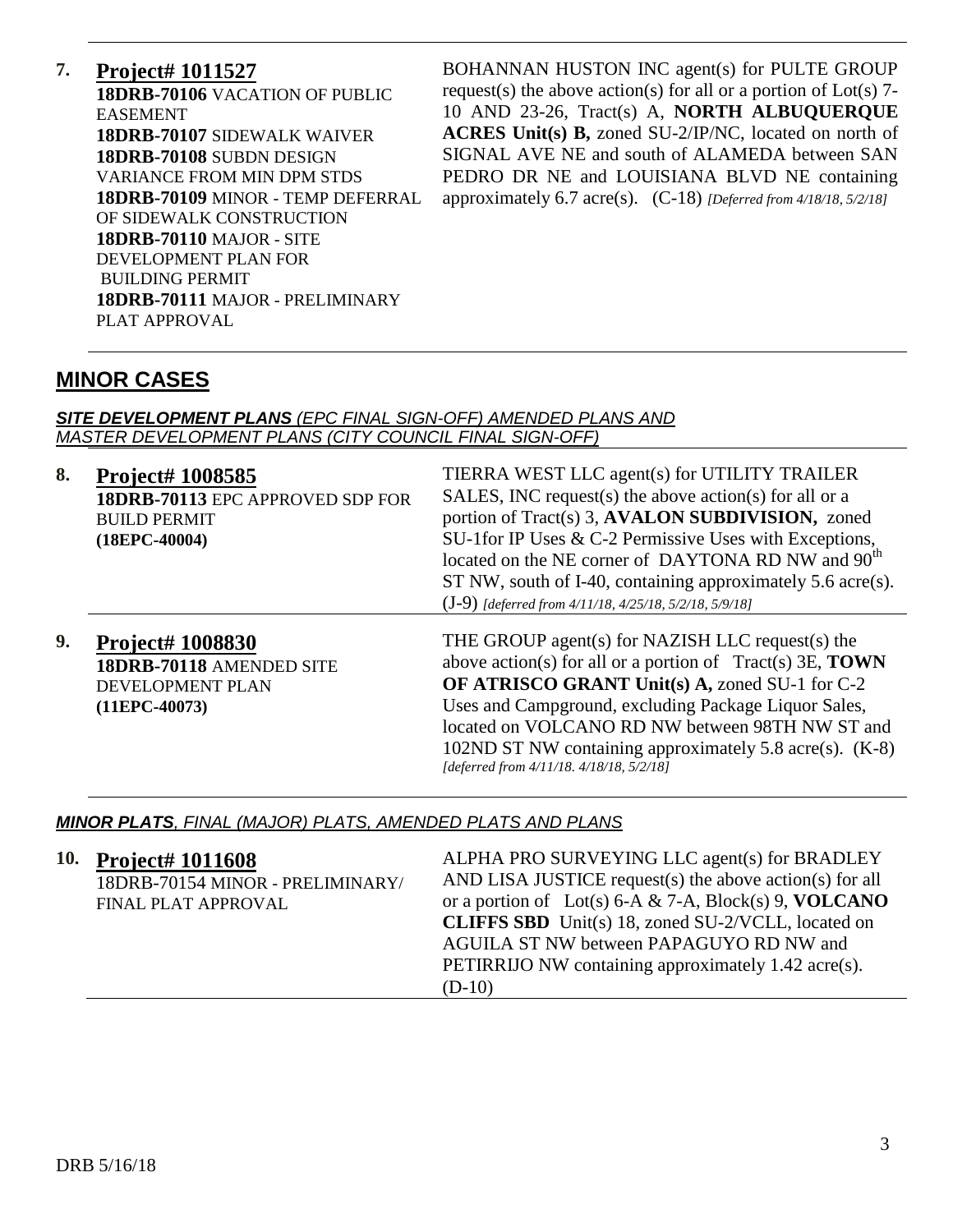| 11.        | <b>Project# 1010868</b><br>18DRB-70152 MINOR - PRELIMINARY/<br>FINAL PLAT APPROVAL                                                       | JOSH SKARSGARD agent(s) for CAMPBELL FARMS<br>HOA request(s) the above action(s) for all or a portion of<br>Lot(s) 1-P2, 2-P2, 4-P2, 5-P2, 6-P2, 7-P2, 8-A-P2,<br><b>CAMPBELL FARMS SUBDIVISION zoned R-1, located</b><br>on CAMPBELL FARM LANE NW between CAMPBELL<br>RD NW and MATTHEW AVE NW containing<br>approximately $3.14 \text{ acre}(s)$ . $(G-13)$ |
|------------|------------------------------------------------------------------------------------------------------------------------------------------|---------------------------------------------------------------------------------------------------------------------------------------------------------------------------------------------------------------------------------------------------------------------------------------------------------------------------------------------------------------|
| 12.        | <b>Project# 1009506</b><br>18DRB-70151 MAJOR - FINAL PLAT<br><b>APPROVAL</b>                                                             | BOHANNAN HUSTON INC agent(s) for PULTE GROUP<br>request(s) the above action(s) for all or a portion of<br>Tract(s) 4, MONTECITO VISTAS UNIT 1 zoned SU-2/<br>VCRR, located on QUIVARA DR NW between VISTA<br>VIEJA AVE NW and RETABLO RD NW containing<br>approximately $6.6$ acre(s).<br>$(D-9)$                                                             |
| 13.        | <b>Project# 1009506</b><br>18DRB-70153 MAJOR - FINAL PLAT<br><b>APPROVAL</b>                                                             | BOHANNAN HUSTON INC agent(s) for PULTE GROUP<br>request(s) the above action(s) for all or a portion of<br>Tract(s) A AND 3, MONTECITO VISTAS UNIT 1,<br>zoned SU-2 /VCRR, located on QUIVARA DR NW<br>between VISTA VIEJA AVE NW and RETABLO RD NW<br>containing approximately 11.9 acre(s).<br>$(D-9)$                                                       |
| 14.        | <b>Project# 1005029</b><br>18DRB-70149 MAJOR - FINAL PLAT<br><b>APPROVAL</b>                                                             | ISAACSON AND ARFMAN PA agent(s) for PULTE<br>HOMES request(s) the above action(s) for all or a portion of<br>Tract(s) C, STORMCLOUD SUBDIVISION zoned SU-<br>2/R-LT, located on TIERRA PINTADA BLVD NW west of<br>UNSER BLVD NW containing approximately 12.67 acre(s).<br>$(H-9)$                                                                            |
|            | 15. Project# 1011471<br>18DRB-70127 MINOR - PRELIMINARY/<br>FINAL PLAT APPROVAL                                                          | CARTESIAN SURVEYS INC agent(s) for SAMIR PATEL<br>request(s) the above action(s) for all or a portion of $Tract(s)$<br>2-A-3-C & 2-A-3-D, MCLEOD BUSINESS PARK,<br>zoned C-3, located on JEFFERSON<br>ST NE between<br>and I-25 containing approximately<br>MCLEOD RD NE<br>4.9556 $\text{acre}(s)$ . (F-17) [deferred from 4/25/18]                          |
| <b>16.</b> | <b>Project# 1007489</b><br>18DRB-70125 VACATION OF PRIVATE<br><b>EASEMENT</b><br>18DRB-70126 MINOR - PRELIMINARY/<br>FINAL PLAT APPROVAL | ISAACSON AND ARFMAN PA agent(s) for YES<br>HOUSING, INC request(s) the above action(s) for all or a<br>portion of Tract(s) B1, WEST ROUTE 66 ADDITION II,<br>zoned C-2, located on CENTRAL AVE NW and UNSER<br>BLVD NW containing approximately 6.2218 acre(s). (K-<br>10) [deferred from 4/25/18, 5/16/18]                                                   |